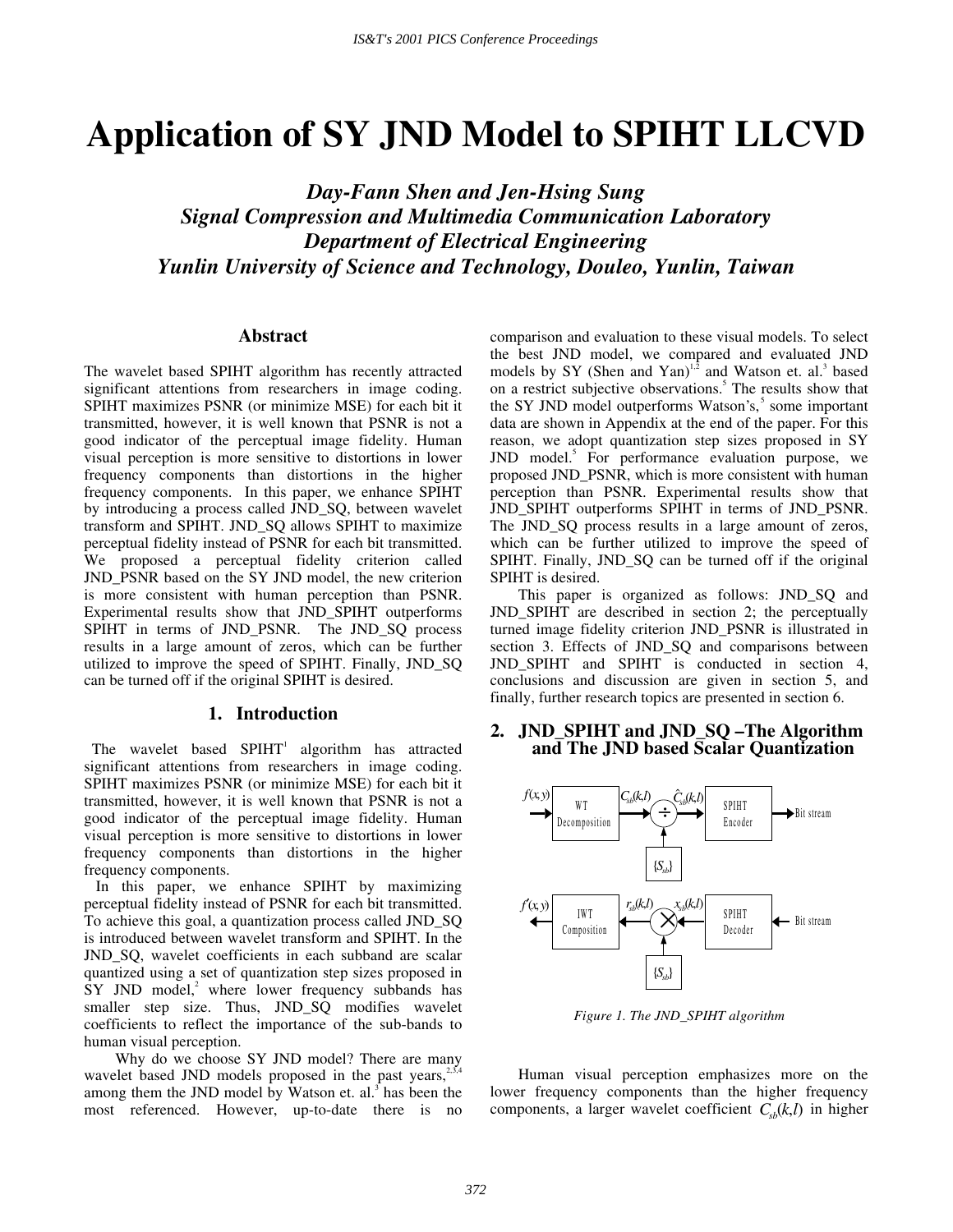frequency subband may be less important to human perception than a smaller one in lower frequency subband. For this reason, transmitting coefficients in the order of the magnitudes, as in SPIHT, can maximize PSNR (or minimize MSE), but does not necessary maximize the perceptual quality. To reflect the importance of a coefficient to visual perception, we introduce the JND\_SQ process between the SPIHT and wavelet transform.  $x_{sb}$  is the partially decoded coefficient value, which is then multiplied by the corresponding  $S_{sb}$  before inverse wavelet transform at the end of each map.

### A. JND\_SQ – the JND based Quantization

Each wavelet coefficient  $C_{sb}(k,l)$  is quantized by a step size  $S_{sb}$  of the corresponding subband sb.

$$
\begin{cases}\n\hat{C}_{sb}(k,l) = round \left[ \frac{C_{sb}(k,l)}{S_{sb}} \right] \\
r_{sb}(k,l) = x_{sb}(k,l) \cdot S_{sb} \qquad , S_{sb} = \Gamma_{sb} \cdot \phi\n\end{cases}
$$

Where  $\Gamma_{sb}$  is the nominal quantization step size for subband sb, two sets of  $\{\Gamma_{sb}\}$  proposed by Shen and Yan (SY) and Watson are shown in Appendix (Table 2(a)(b)). It is noted that  $\Gamma_{sb}$  for lower frequency subbands are smaller than that for higher frequency subbands, thus, reflecting the importance of subband sb to human perception. After adjustment by JND\_SQ, a larger  $\hat{C}_{sb}(k, l)$  is more importance than a smaller one. Furthermore,  $\{\hat{C}_{sb}(k,l)\}$ require fewer symbols and has lower entropy, which can be exploited to improve the coding efficiency.  $\phi$  is the compression control factor for trade offs between bit rates and image qualities. It is noted that the value of  $\phi$  must be restricted so that  $S_{sb}$  does not smaller than 1. For  $\phi = 1$ , the reconstructed image is visually lossless at a nominal viewing distance of 60 cm [2]. Better image quality can be obtained with a smaller value of  $\phi$ , however,  $S_{sb} > 1$  should be hold for most cases.

## **3.JND\_PSNR – The JND Based Image Fidelity Criterion**

 PSNR is common used to indicate the fidelity of the decoded image to its original image. PSNR is normally obtained from the spatial domain. In energy conserving wavelet transforms (with orthogonal basis), PSNR from the transformed domain by summing up the MSEs from all subbands. It is noted that coefficients from all subbands are considered as the same importance in PSNR. The JND\_PSNR described below is an indicator reflecting the visual importance.

$$
JND \, \_ \, PSNR = 10 \log \frac{255^2}{MSE \,_{JND}} \, \cdot \, MSE \,_{JND} \, = \, \frac{\sum_{sb=1}^{n} JND \, \_ \, Err_{sb}}{N} \, ,
$$

Where *sb* is the subband, *n* is the total number of subbands and N is the number of total pixels. And

$$
JND_{-}Err_{sb} = \sum_{k} \sum_{l} \left[ \Psi \left( c_{sb}(k,l) - r_{sb}(k,l) \right) - S_{sb} / 2 \right)^{2} / w_{sb}^{2},
$$
  

$$
x = \left| c_{sb}(k,l) - r_{sb}(k,l) \right| - S_{sb} / 2, \begin{cases} \Psi(x) = x, x > 0, & w_{sb} = \frac{\Gamma_{sb}}{6.0}. \end{cases}
$$

Where  $w_{ab}$  is the visual weight for subband *sb*, the weight for the lowest subband is normalized to  $w_{v} = 1.0$ . It is noted that error within  $S<sub>ab</sub>/2$  is considered as zero and that image quality after JND\_SQ is infinity in terms of JND\_PSNR by the above definition.

# **4. Comparisons of JND\_SPIHT and SPIHT**

We compare SPIHT and JND\_SPIHT from three aspects: (A) bit rates vs. JND\_PSNR (B) number of non-zero coefficients, number of maps and the computational complexity. Daubecies 9/7 filter, 16 wavelet subbands and adopts SY JND model.

#### **A. Bit rates vs. Image fidelity**

The bpp vs. JND\_PSNR curves for Lena 512x512 in the range in 0.2 and 1.2 are plotted in Figure 2.



*Figure 2. Comparison of bit rates vs. Image fidelity By SPIHT and JND\_SPIHT on 512x512 Lena. (a) JND\_PSNR (b) PSNR. (uncode).* 

When bit rates under 0.3bpp, JND\_SPIHT performs about the same as SPIHT, because the coefficients selected are primarily in the lower frequency subbands. Those important coefficients select by JND\_SPIHT are also selected by SPIHT, thus no big difference in the decoded image quality. However, JND\_SPIHT outperforms SPIHT in terms of JND\_PSNR for bit rates exceed 0.3bpp, because JND\_SPIHT is designed to maximize JND\_PSNR while SPIHT is design to maximize PSNR for each bit transmitted. At the end of the  $9<sup>th</sup>$  map, the JND\_SPIHT decoder receives 0.54bpp and the reconstructed image fidelity is 50.3db in JND\_PSNR. JND\_SPIHT completes the coding process at bit rate of  $1.0143$ bpp in the  $10<sup>th</sup>$  Map. By definition, the JND\_PSNR reaches infinity when all nonzero coefficients are received by the decoder, the corresponding PSNR is 39.43dB. How good is the subjective image quality when JND\_SPIHT completes the transmission? We use a subjective SPS technique<sup>5</sup> to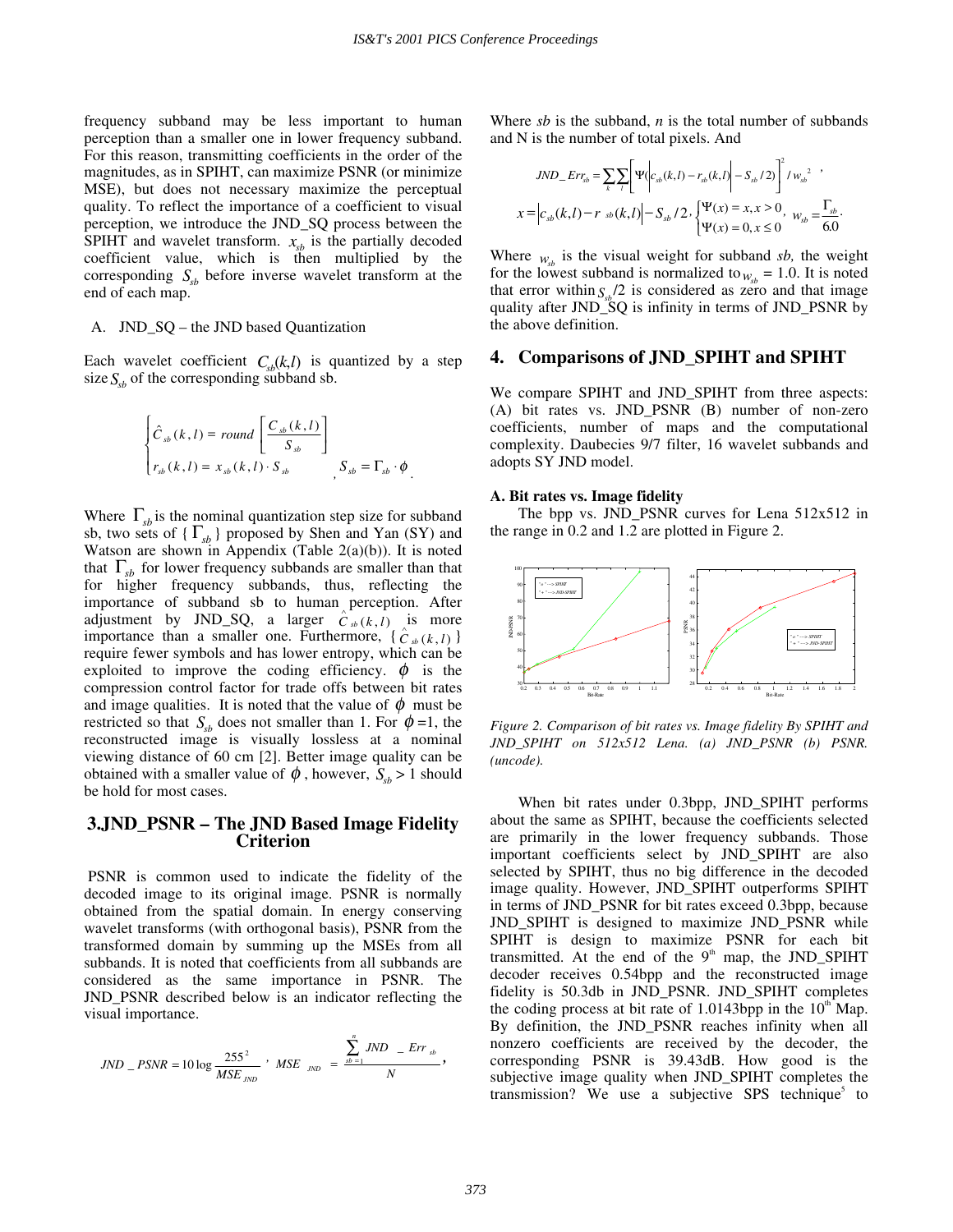examine the JND\_SPIHT reconstructed Lena (SY model with  $\ell = 1$ , JND\_PSNR=infinity, PSNR=39.43). For 6 human testers, the average  $cd_{\text{VLL}}(Lena, \phi = 1)$  (Critical Distance of Visually Loss less) is  $\overline{74}$  cm (which has some deviation from the nominal 60 cm), excellent image fidelity for most applications! At similar bit rate of 1.014bpp, the SPIHT decoded image is 62.87dB in JND\_PSNR, 40.70 db in PSNR, and average  $_{\text{VLL}}$  (*Lena*) is 82 cm. *This illustrates a fact that JND\_SPIHT reaches better Subjective image quality at the same bit rate*. The results from the subjective tests are consistent with JND\_PSNR, indicating JND\_PSNR is more consistent with human perception than PSNR.

**Table 1. Number of non-zero coefficients in each subband after JND\_SQ.** 

| Test image      |                         |                 | F16g                    | Lena              |                  | Salesman          |                 |
|-----------------|-------------------------|-----------------|-------------------------|-------------------|------------------|-------------------|-----------------|
| Subband         | Before<br>$JND_SQ$      |                 | After<br>$JND_SQ$       | After<br>$JND_SQ$ |                  | After<br>$JND_SQ$ |                 |
| HH1             | 65536                   |                 | 17                      | 119               |                  | $\overline{c}$    |                 |
| LH <sub>1</sub> | 65536                   |                 | 7081                    | 3182              |                  | 699               |                 |
| HL1             | 65536                   |                 | 7876                    | 7082              |                  | 1331              |                 |
| H H 2           | 16384                   |                 | 4150<br>3564            |                   | 179              |                   |                 |
| LH2             | 16384                   |                 | 9245<br>7315            |                   |                  | 6546              |                 |
| HL2             | 16384                   |                 | 8893                    | 9046              |                  | 7563              |                 |
| HH <sub>3</sub> | 4096                    |                 | 2577<br>2395            |                   |                  | 2134              |                 |
| LH <sub>3</sub> | 4096                    |                 | 3207                    | 2768              |                  | 3251              |                 |
| HL3             | 4096                    |                 | 3004                    | 3257              |                  | 3294              |                 |
| H H 4           | 1024                    |                 | 862                     | 856               |                  | 906               |                 |
| LH4             | 1024                    |                 | 948                     | 919               |                  |                   | 960             |
| HL4             | 1024                    |                 | 907                     | 962               |                  | 971               |                 |
| HH5             | 256                     |                 | 242                     | 246               |                  | 248               |                 |
| LH <sub>5</sub> | 256                     |                 | 251                     | 246               |                  | 254               |                 |
| HL5             | 256                     |                 | 247                     | 253               |                  | 252               |                 |
| LL5             | 256                     |                 | 256                     | 256               |                  | 256               |                 |
| Total           | 262144                  |                 | 49763                   | 42466             |                  | 28846             |                 |
|                 |                         |                 | 19%                     | 16%               |                  | 11%               |                 |
|                 | F16g                    |                 | Lena                    |                   | Salesman         |                   |                 |
| Map             | <b>Before</b><br>JND SO | After<br>JND SO | <b>Before</b><br>JND SO | After<br>JND SO   | Before<br>JND SO |                   | After<br>JND SO |

| Map            | Before<br>JND_SQ | After<br>JND_SQ | Before<br>JND_SQ | After<br>JND_SQ | Before<br>JND_SQ | After<br>JND_SQ |
|----------------|------------------|-----------------|------------------|-----------------|------------------|-----------------|
| 1              | 233              | 129             | 55               | 170             | 24               | 122             |
| $\overline{c}$ | 23               | 123             | 174              | 78              | 160              | 106             |
| 3              | 14               | 10              | 30               | 38              | 70               | 33              |
| $\overline{4}$ | 96               | 29              | 78               | 106             | 39               | 92              |
| 5              | 368              | 180             | 212              | 365             | 197              | 325             |
| 6              | 1245             | 637             | 769              | 1090            | 612              | 994             |
| 7              | 3454             | 1949            | 1880             | 2444            | 1544             | 1993            |
| 8              | 5103             | 3230            | 3976             | 4469            | 2784             | 3796            |
| 9              | 9649             | 5864            | 7386             | 8564            | 4592             | 6824            |
| 10             | 17239            | 27229           | 14398            | 25132           | 7456             | 14561           |
| 11             | 29785            | *               | 34433            | *               | 12226            | *               |
| 12             | 47968            | *               | 63096            | *               | 20199            | $*$             |
| 13             | 53418            | *               | 59434            | *               | 30171            | *               |
| Total          | 168595           | 39380           | 185921           | 42456           | 80074            | 28846           |
|                |                  | 23.36%          |                  | 22.84%          |                  | 36.02%<br>(b)   |

SPIHT continues to transmit the remaining coefficients in three extra maps. The bit rates and corresponding JND\_PSNR pairs are (0.83bpp, 57.2dB), (1.73bpp, 85.6dB) (3.07bpp, infinity) for the 11th, 12th, 13th map respectively. It is noted that transmission of these coefficients in the last maps contributes only slightly to the visual perception, but very costly in bit rate. We use a Pentium 600Mhz PC and MATLAB program in the comparisons of computational complexity. To complete the whole process, 20396 and 24795 seconds are required for coding and decoding by SPIHT, while only 1850 and 1693 seconds (or 1/10 of the SPIHT) are required by JND\_SPIHT. As expected, Figure 2(b) shows that SPIHT outperforms JND\_SPIHT in terms of PSNR for all bit rates.

# **B. Number of non-zero coefficients and maps**

Some detailed analysis is described here: Coefficients smaller than  $S_{1/2}$  are set to zero after JND\_SQ as shown in Table 1 (a) and (b). The number of non-zero coefficients is reduced significantly. We noted that most coefficients in lower frequency subbands are kept intact for the lowest frequency subband. Large amount of coefficients are set to zeros in the higher frequency subbands, because those coefficients are smaller in magnitude and their corresponding quantization step size  $S_{ab}$  is larger. Note that only 19%, 16% and 11% of coefficients are sufficient to reconstruct visually lossless images at a nominal viewing distance of 60 cm for F16, Lena and Salesman respectively, the remaining coefficient are considered unimportant and are set to zero by JND\_SQ. This is an advantage to be exploited for a faster algorithm.

Furthermore, the magnitude of  $\{\hat{C}_{sb}(k, l)\}$  is only  $1/S_{sb}$  of the original  $C_{sb}(k,l)$ , the effects are two folds: (1) The number of maps is reduced from 13 to 10 and (2) the number of symbols required to represents  $\hat{c}_{sb}(k,l)$  is reduced, thus entropy coding can be adopted to exploit this advantage.

# **5. Conclusion and Discussion**

JND\_SPIHT is characterized by inserting JND\_SQ process between the SPIHT and wavelet transform; it maximizes JND\_PNSR while SPIHT maximizes PSNR. Visually lossless image fidelity is an option in JPEG2000, when desired; JND\_SQ may be turned on to obtain a visually lossless image with image quality adjusted by compression control factor  $\phi$ . JND\_SPIHT improves the perceptual performance by maximizing JND\_PSNR instead of PSNR. In addition, JND\_SPIHT completes the coding and decoding process at the speed about 1/10 of SPIHT. Even SPIHT truncates the last few maps to improve the efficiency; JND\_SPIHT still gets better image quality in terms of JND\_PSNR as shown in Figure 2(a) and subjective measurements.

# **6. Further Research**

Two advantages created by the JND\_SQ can be exploited further. (1) A large amount of non-significant coefficients are quantized to zero, only those significant coefficients are kept (19%, 16% and 11% for F16, Lena and Salesman